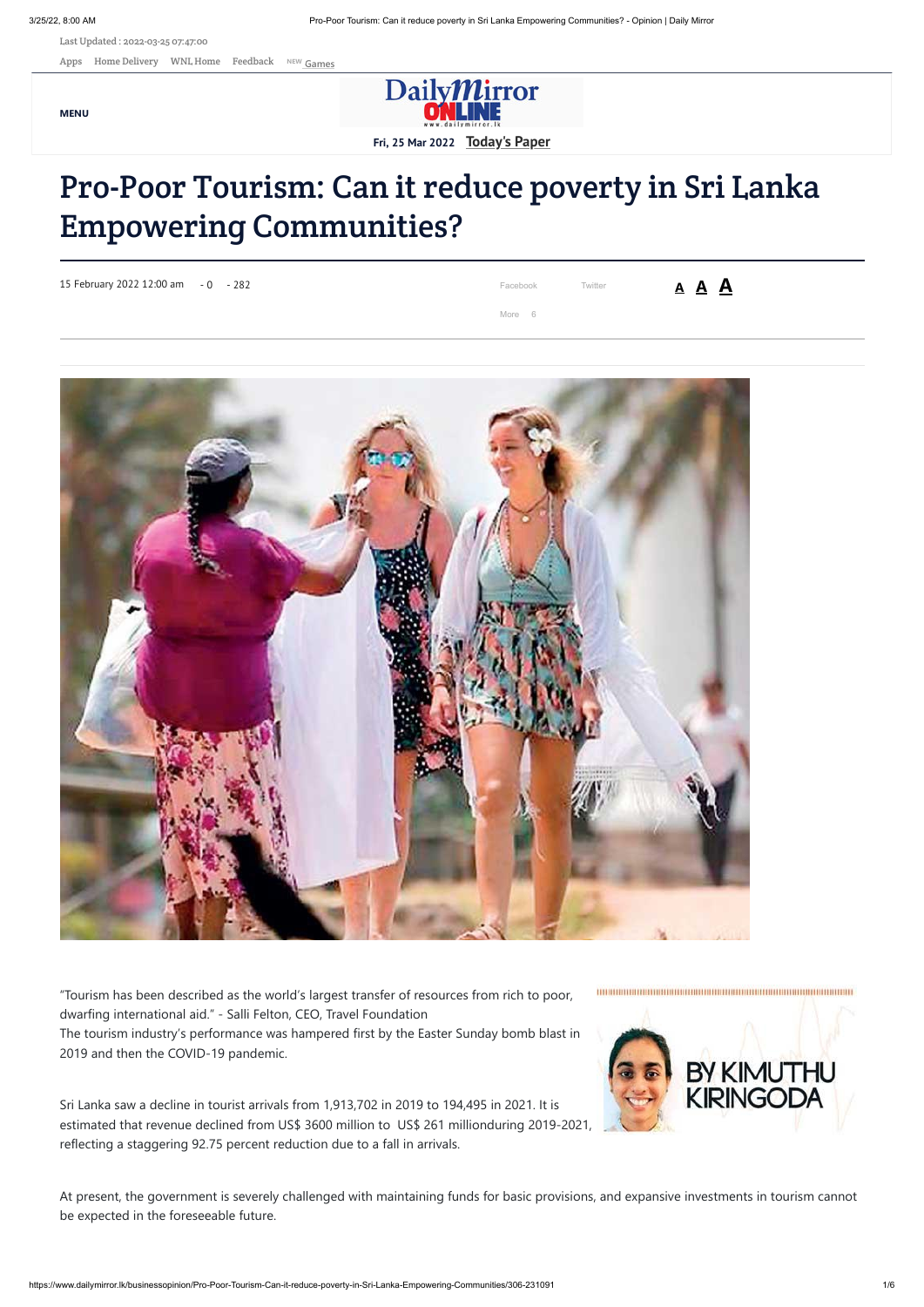In November 2021, the Tourism Ministry released the draft National Policy on Tourism for Sri Lanka with recommendations for improvement. Among them are the promotion of sustainable local tourism in Sri Lanka and community engagement. This article discusses existing disparities in tourism and the possibility of adopting a sustainable, pro-poor tourism strategy to reduce poverty in Sri Lanka.

### **Pro-poor Tourism**

 'Pro-poor tourism' aims to uplift livelihoods by garnering net benefits to the poor through tourism. It is not an act of charity to help the poor but to empower them with the knowledge, skills, and recognition to utilise their existing capacities to serve in the tourism industry.

While the government can provide an impetus through regulations and infrastructure, the capacities must be commercially viable and not run on government aid.

The key objective of pro-poor tourism is empowering the communities. They must be aware and proactive participants. Communities are not required to be 'tourist destinations' solely functioning for the purpose.

Still, they can benefit fromthe indirect effects of tourism – for example, by increasing poultry meat sales demanded by local eateries. On the other hand, if tourist arrivals fall, the loss of revenue will have to be borne by them. Participation is voluntary, and therefore, it is the individual who must maintain a balanced approach to manage the income.





An example of government intervention is South Africa's Broad-Based Black Economic Empowerment strategy. The engagement of marginalised communities is measured through indicators such as ownership management, employment equity, etc., to rate establishments.

For instance, a considerable number of black women as a percentage of the Board of Directors will give a higher rating to the tourist establishment or be fined if it falls short. A mandated quota to include women may offer relief to female poverty.

The 'Sri Lanka Tourism: Strategic Plan 2017-2020' emphasises the need to uplift livelihoods through tourism, with a focus on engaging local communities, supporting local businesses, and promoting the cultural values of the country.

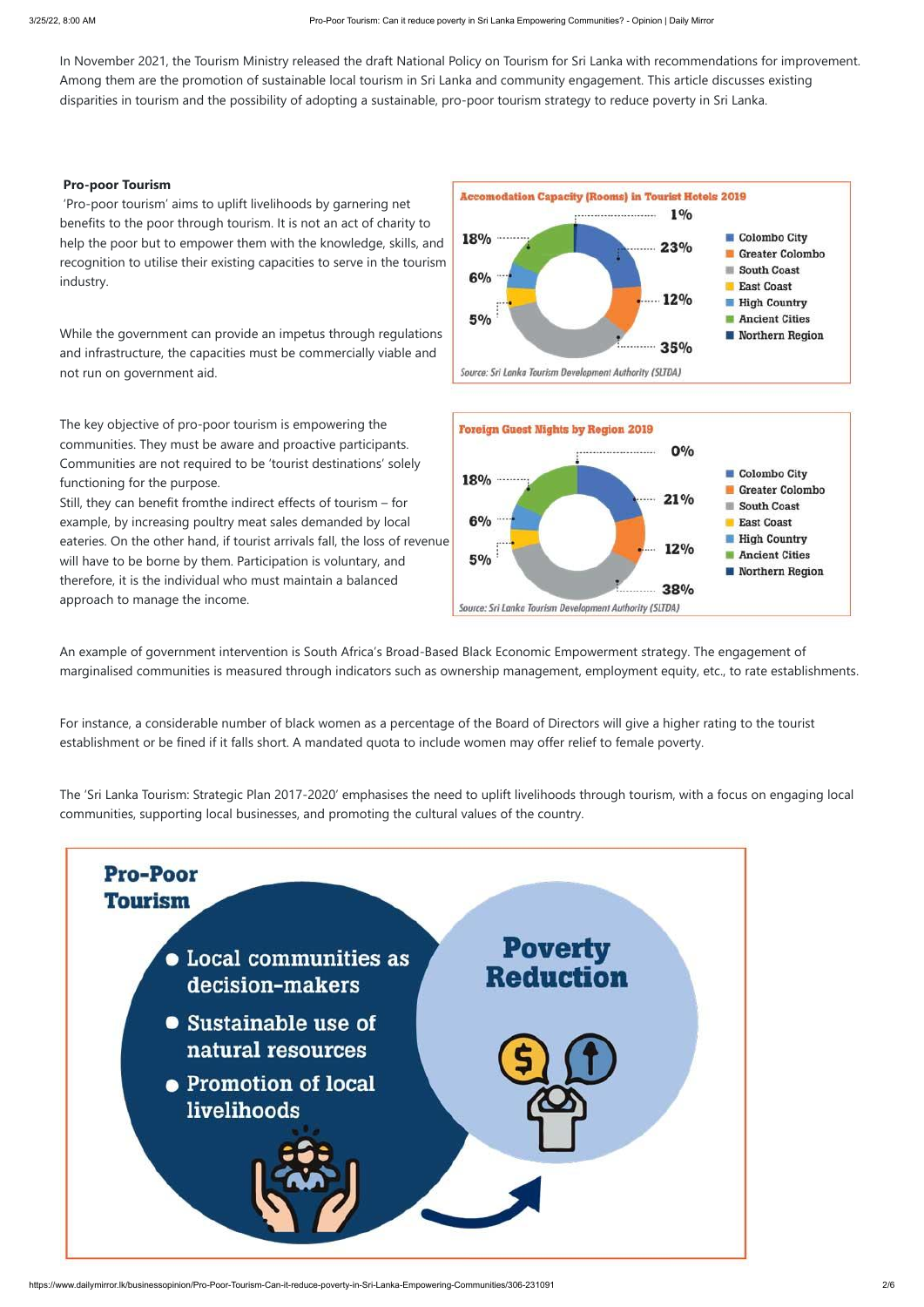The active participation of minorities and women in traditional arts, crafts, and cottage industries is also recognised as key aspects in the poverty-focused tourism strategy.

### **Existing regional disparities**

 On the ground, there is a notable regional disparity in the operations of the tourism industry. The foreign guest nights spent, as per region in 2019 shows approximately 73 percent of foreign guest nights are spent in Colombo and the South Coast. Foreign guest nights spent in the North are almost zero as a percentage.

The area that foreigners choose to reside in is important because they tend to purchase commodities in the vicinity such as local goods use local services such as transportation, laundry, food, and beverages.

The accommodation capacity of tourist hotels also indicates a regional disparity. However, these numbers are only related to 474 tourist hotels. There are 2,145 other supplementary tourist establishments that provide 24,831 rooms for guests. Unfortunately, data pertaining to the regional distribution of these establishments are not available. The number can be higher where unregistered establishments might be in operation.

#### **Increasing local engagement**

 From the above, it is evident that tourism in Sri Lanka is centred in the Western and Southern provinces and the spatial concentration in these provinces should be eased. The Northern and Eastern provinces have untapped tourism potential.

For example, Anailativu and Eluvativ islands in Jaffna with kayaking, bird watching, and ferry rides can be promoted as tourist destinations. Tourist hotspots should be identified by the authorities and the responsibility of surrounding operations should be handedover to the local communities.

Conservation of such locations should also be carried out by the community in consultation with the relevant tourism and environmental authorities. The tourism authorities' role should be confined to that of a consultant and licensor.

The authorities should exercise caution in inviting large corporates for investment. The naturally preserved locations may be destroyed for accelerated profit and locals may lose the right to use their own land and resources.

Greater utilisation of the island's seas and natural resources can be beneficial to Sri Lanka. Stilt fishing, for example, has artistic and touristic value. This does not require the fisherman to make drastic changes to his main livelihood but to earn a separate income by promoting the fishing methods.

The extra income can be seasonal but necessary education and awareness can be offered to manage the livelihood along with tourist services.Governmental agencies can act as educators rather than guarantors for income/services.

### **Way forward**

 In promoting pro-poor tourism, it is important to draw boundaries not to over-depend on tourism. Sole reliance on tourism has proven to be detrimental during travel restrictions and off-season periods where incomes dry up.

The communities' livelihoods should be shaped to cater to tourists with minimal disruptions to their normal routine. Therefore, the government's role should be limited to providing regulatory and educational impetus rather than guaranteeing financial incentives. Empowering the communities to maintain their existing capacities and capital and developing them, are key to effective pro-poor tourism.

 (Kimuthu Kiringoda is a Research Assistant at the Institute of Policy Studies of Sri Lanka (IPS) with research interests in health, labour markets, tourism, SMEs and SDGs. She holds a BA (honours) degree in Economics from the University of Colombo. She also has a Bachelor of Laws (LLB) from the University of London. Kimuthuis currently reading for an MSc in Sustainable Management offered by the University of Bedfordshire (UK). Talk with Kimuthu:

kimuthu@ips.lk)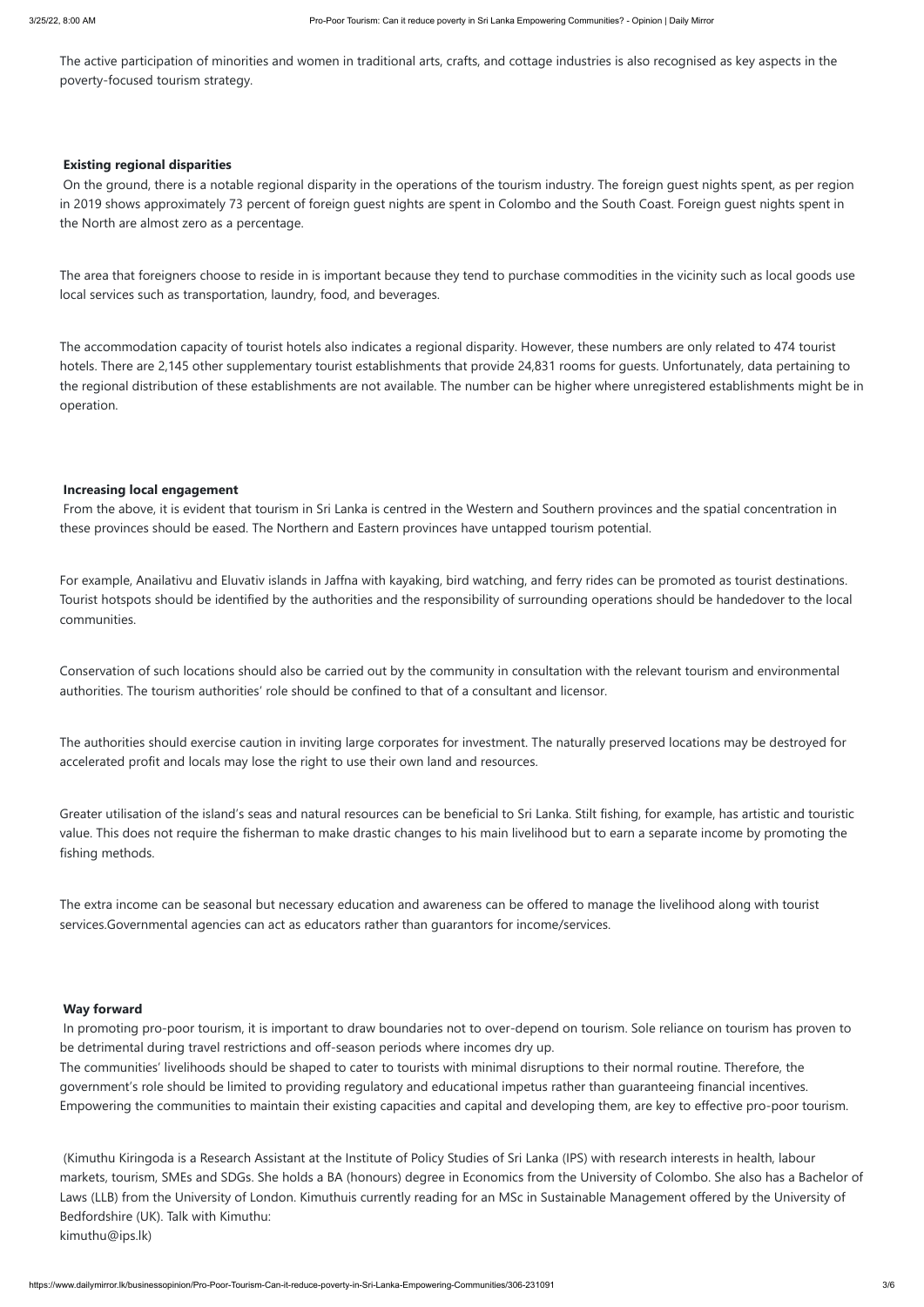## Comments - 0

# Add comment

Comments will be edited (grammar, spelling and slang) and authorized at the discretion of Daily Mirror online. The website also has the right not to publish selected comments.

### Post a new comment :



#### Email Address:

Send

# **[You May Also Like](http://www.dailymirror.lk/you_may_also_like)** [Sponsored Content](http://www.dailymirror.lk/feedback)



9 March 2022 - 02:32 pm **[LankaPay Cards offer](https://www.dailymirror.lk/press-releases/LankaPay-Cards-offer-lowest-Merchant-Commission-at-1/335-232691) lowest Merchant Commission at 1%**









11 January 2022 - 01:06 pm

**Down Memory Lane with [Radio Officer/Navigator,](https://www.life.lk/article/latest_stories/Down-Memory-Lane-with-Radio-Officer/Navigator--Centenarian-Lionel-Sirimanne/1/20012) Centenarian Lionel Sirimanne**



12 December 2021 - 07:39 pm

**A Very Merry Christmas [With Hampers From Park](https://www.life.lk/article/latest_stories/A-Very-Merry-Christmas-With-Hampers-From-Park-Street-Gourmet/1/19967?fbclid=IwAR1Bd1hubYv11OS9CeSH9KnKuENNAALDa7UMO50JnXpJhozbrTbzvl4_1_I) Street Gourmet**

30 November 2021 - 05:41 pm

**Life in the Air Force: A [chat with one of the first](https://www.life.lk/article/latest_stories/Life-in-the-Air-Force:-A-chat-with-one-of-the-first-women-to-join-SLAF/1/19953?fbclid=IwAR0D09B1xnozZ3srX3tM4kpTuKn-qa7cALlR3HsIzW3j_3SJypEjCFz4fmc) women to join SLAF**



29 November 2021 - 06:49 pm

**[Spotlight on Cannabis](https://www.life.lk/article/video/Spotlight-on-Cannabis/3/19951)**

**REAC** 

## **R E CO M M E N D E D**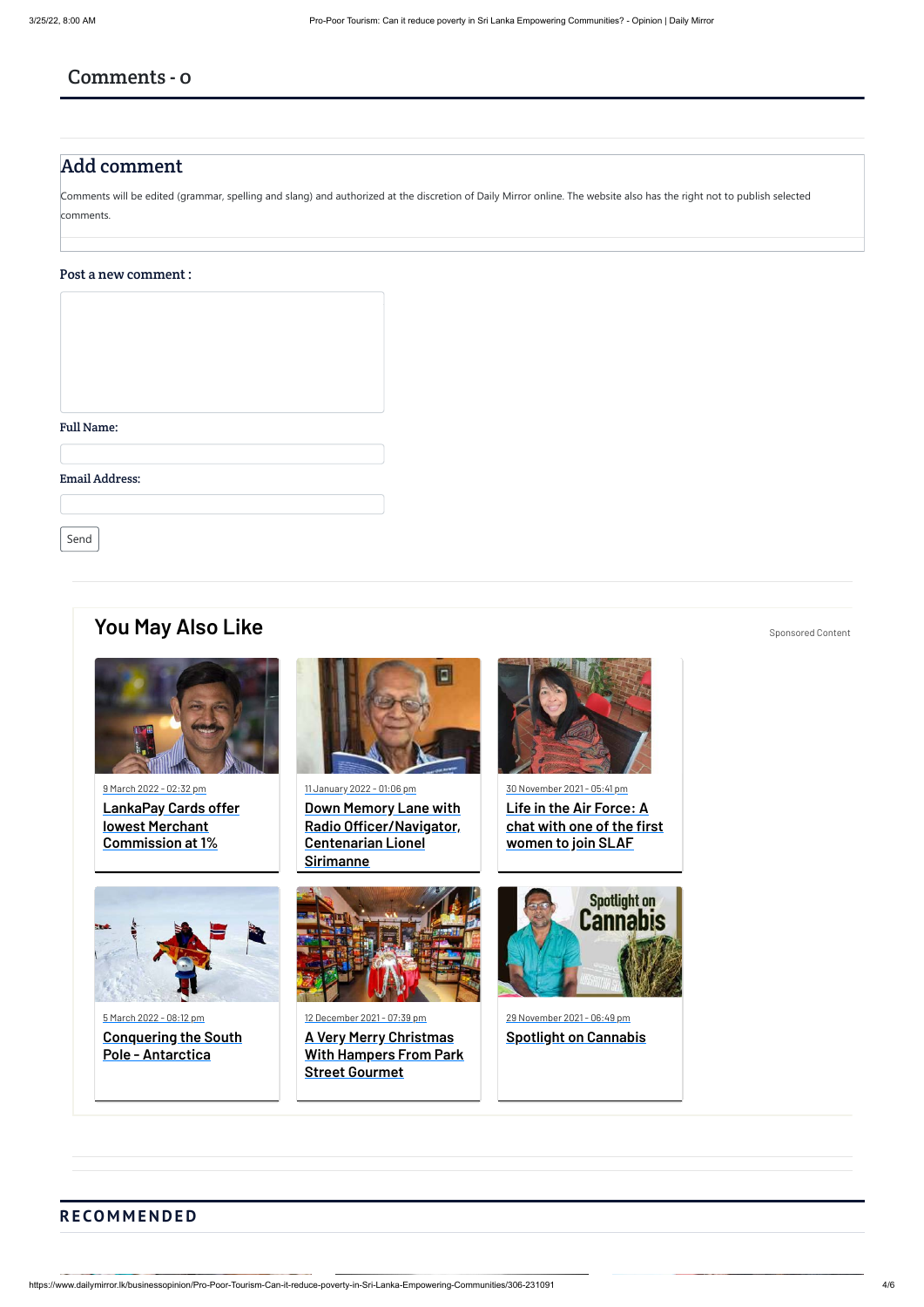3/25/22, 8:00 AM Pro-Poor Tourism: Can it reduce poverty in Sri Lanka Empowering Communities? - Opinion | Daily Mirror



["We're being used as guinea pigs"](https://www.dailymirror.lk/hard-talk/%E2%80%9CWe%E2%80%99re-being-used-as-guinea-pigs%E2%80%9D-Dr-Manuka-Wijesinghe/334-233687) <u>Dr Manuka Wijesinghe</u> [Amma, should I go with this](https://www.dailymirror.lk/eye/Amma--should-I-go-with-this-stranger-/372-233611)

https://www.dailymirror.lk/businessopinion/Pro-Poor-Tourism-Can-it-reduce-poverty-in-Sri-Lanka-Empowering-Communities/306-231091 5/6



 $-0 - 4984$ 



stranger?



How Plan left Sri Lanka, [abandoning children and](https://www.dailymirror.lk/insight/How-Plan-left-Sri-Lanka--abandoning-children-and-misleading-donors/374-233144) misleading donors

## **Most Viewed in News**



# **Now catch Sri Lanka's** 24/7 breaking news platform exclusively on Viber

# **NDailyMirror**

## **TODAY'S HEADLINES**

## [Everyone should be united to resolve existing issues: Ruwan](https://www.dailymirror.lk/print/main_image/Everyone-should-be-united-to-resolve-existing-issues-Ruwan/346-233734)

**24 Mar 2022**

## [Finance Minister declines to share IMF draft on SL economy](https://www.dailymirror.lk/print/front_page/Finance-Minister-declines-to-share-IMF-draft-on-SL-economy/238-233733)

**24 Mar 2022**

## [Vehicle imports to be further delayed: State Minister](https://www.dailymirror.lk/print/front_page/Vehicle-imports-to-be-further-delayed-State-Minister/238-233732)

**24 Mar 2022**

[UN accuses SL of violating rights of LGBTI activist](https://www.dailymirror.lk/print/front_page/UN-accuses-SL-of-violating-rights-of-LGBTI-activist/238-233731)

**24 Mar 2022**

### **MIRROR CRICKET**



[England take early T20I series lead over Sri Lanka](https://www.dailymirror.lk/cricket-news/England-take-early-T20I-series-lead-over-Sri-Lanka/320-214750)

**24 Jun 2021**

### [New Zealand clinch World Test title](https://www.dailymirror.lk/cricket-news/New-Zealand-clinch-World-Test-title/320-214749)

**24 Jun 2021**

[LPL 2nd edition from July 30 August 22 SLC](https://www.dailymirror.lk/top-story-01/LPL-2nd-edition-from-July-30-August-22-SLC/316-213695)